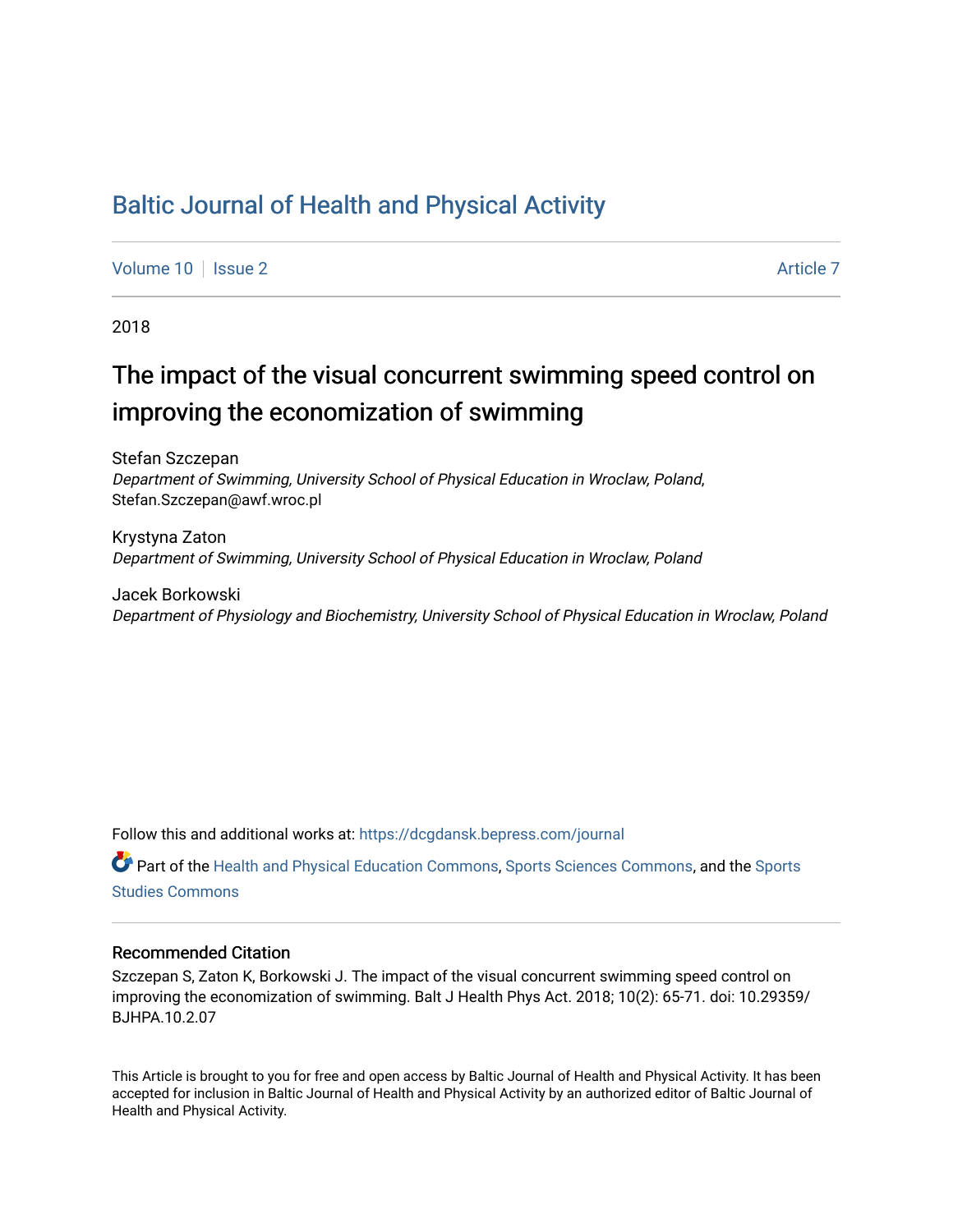# **The impact of the visual concurrent swimming speed control on improving the economization of swimming**

**Stefan Szczepan1 ABCDEFG, Krystyna Zatoń1 DG, Jacek Borkowski2 ABCDE** 

<sup>1</sup> Department of Swimming, University School of Physical Education in Wroclaw, Poland

2 Department of Physiology and Biochemistry, University School of Physical Education in Wroclaw, Poland

| abstract                 |                                                                                                                                                                                                                                                                                                                                                                                                                                                                                                                                                                                                                                                     |
|--------------------------|-----------------------------------------------------------------------------------------------------------------------------------------------------------------------------------------------------------------------------------------------------------------------------------------------------------------------------------------------------------------------------------------------------------------------------------------------------------------------------------------------------------------------------------------------------------------------------------------------------------------------------------------------------|
| <b>Background:</b>       | The aim of this study was to determine the impact of the control of swimming velocity in real-time with<br>the use of concurrent visual information on the economization of swimming.                                                                                                                                                                                                                                                                                                                                                                                                                                                               |
| <b>Material/Methods:</b> | The study involved swimmers. During the research, two stress tests were performed, in which subjects<br>swam 200m freestyle. In both trials, the participants' task was to swim the test distance as closely as<br>possible to an individually pre-established set time. In the first test, subjects received no information on<br>their swimming speed. In the second trial, subjects followed a beam of light at the bottom of the pool,<br>which informed participants of the right swimming speed. The physiological cost of both efforts, which<br>was an indicator of the economization of swimming, was estimated by the blood lactate (La). |
| <b>Results:</b>          | The difference in La obtained before and after the trial was statistically significantly lower ( $p = 0.020$ )<br>while swimming with visual information. The time difference between the designated time and the<br>achieved time was statistically significantly lower while swimming with visual information ( $p = 0.015$ ).                                                                                                                                                                                                                                                                                                                    |
| <b>Conclusions:</b>      | Concurrent visual information delivered in real-time has enabled the control in swimming velocity and<br>thus improves the economization of physical effort as marked by La.                                                                                                                                                                                                                                                                                                                                                                                                                                                                        |
| Key words:               | swimming efficiency, pacing in swimming, visual information, concurrent information.                                                                                                                                                                                                                                                                                                                                                                                                                                                                                                                                                                |

| article details              |                                                                                                                                                                                                                                                                                                                                                                                                                                                                                                                                                                                                                                                                                                                                                                                                                                                               |
|------------------------------|---------------------------------------------------------------------------------------------------------------------------------------------------------------------------------------------------------------------------------------------------------------------------------------------------------------------------------------------------------------------------------------------------------------------------------------------------------------------------------------------------------------------------------------------------------------------------------------------------------------------------------------------------------------------------------------------------------------------------------------------------------------------------------------------------------------------------------------------------------------|
|                              | Article statistics: Word count: 2,381; Tables: 3; Figures: 1; References: 23                                                                                                                                                                                                                                                                                                                                                                                                                                                                                                                                                                                                                                                                                                                                                                                  |
|                              | Received: July 2017; Accepted: April 2018; Published: June 2018                                                                                                                                                                                                                                                                                                                                                                                                                                                                                                                                                                                                                                                                                                                                                                                               |
| <b>Full-text PDF:</b>        | http://www.balticsportscience.com                                                                                                                                                                                                                                                                                                                                                                                                                                                                                                                                                                                                                                                                                                                                                                                                                             |
| Copyright                    | © Gdansk University of Physical Education and Sport, Poland                                                                                                                                                                                                                                                                                                                                                                                                                                                                                                                                                                                                                                                                                                                                                                                                   |
| Indexation:                  | Celdes, Clarivate Analytics Emerging Sources Citation Index (ESCI), CNKI Scholar (China National Knowledge<br>Infrastructure), CNPIEC, De Gruyter - IBR (International Bibliography of Reviews of Scholarly Literature in<br>the Humanities and Social Sciences), De Gruyter - IBZ (International Bibliography of Periodical Literature in<br>the Humanities and Social Sciences), DOAJ, EBSCO - Central & Eastern European Academic Source, EBSCO -<br>SPORTDiscus, EBSCO Discovery Service, Google Scholar, Index Copernicus, J-Gate, Naviga (Softweco, Primo<br>Central (ExLibris), ProQuest - Family Health, ProQuest - Health & Medical Complete, ProQuest - Illustrata: Health<br>Sciences, ProQuest - Nursing & Allied Health Source, Summon (Serials Solutions/ProQuest, TDOne (TDNet),<br>Ulrich's Periodicals Directory/ulrichsweb, WorldCat (OCLC) |
| <b>Fundina:</b>              | Research was co-funded by a grant from "Young Scientists Research" received from University School of Physical<br>Education in Wroclaw, Poland.                                                                                                                                                                                                                                                                                                                                                                                                                                                                                                                                                                                                                                                                                                               |
|                              | <b>Conflict of interests:</b> Authors have declared that no competing interest exists.                                                                                                                                                                                                                                                                                                                                                                                                                                                                                                                                                                                                                                                                                                                                                                        |
| <b>Corresponding author:</b> | Dr Stefan Szczepan, University School of Physical Education in Wroclaw, Department of Swimming, 35 Paderewski<br>Avenue, 51-612 Wrocław, Poland; Ph: 0048 71 347 3404; Fax: 0048 71 347 3450; e-mail: stefan.szczepan@awf.wroc.pl                                                                                                                                                                                                                                                                                                                                                                                                                                                                                                                                                                                                                             |
| <b>Open Access License:</b>  | This is an open access article distributed under the terms of the Creative Commons Attribution-Non-commercial<br>4.0 International (http://creativecommons.org/licenses/by-nc/4.0/), which permits use, distribution, and<br>reproduction in any medium, provided the original work is properly cited, the use is non-commercial and is<br>otherwise in compliance with the license.                                                                                                                                                                                                                                                                                                                                                                                                                                                                          |

**Authors' Contribution: A** Study Design **B** Data Collection **C** Statistical Analysis **D** Data Interpretation **E** Manuscript Preparation **F** Literature Search **G** Funds Collection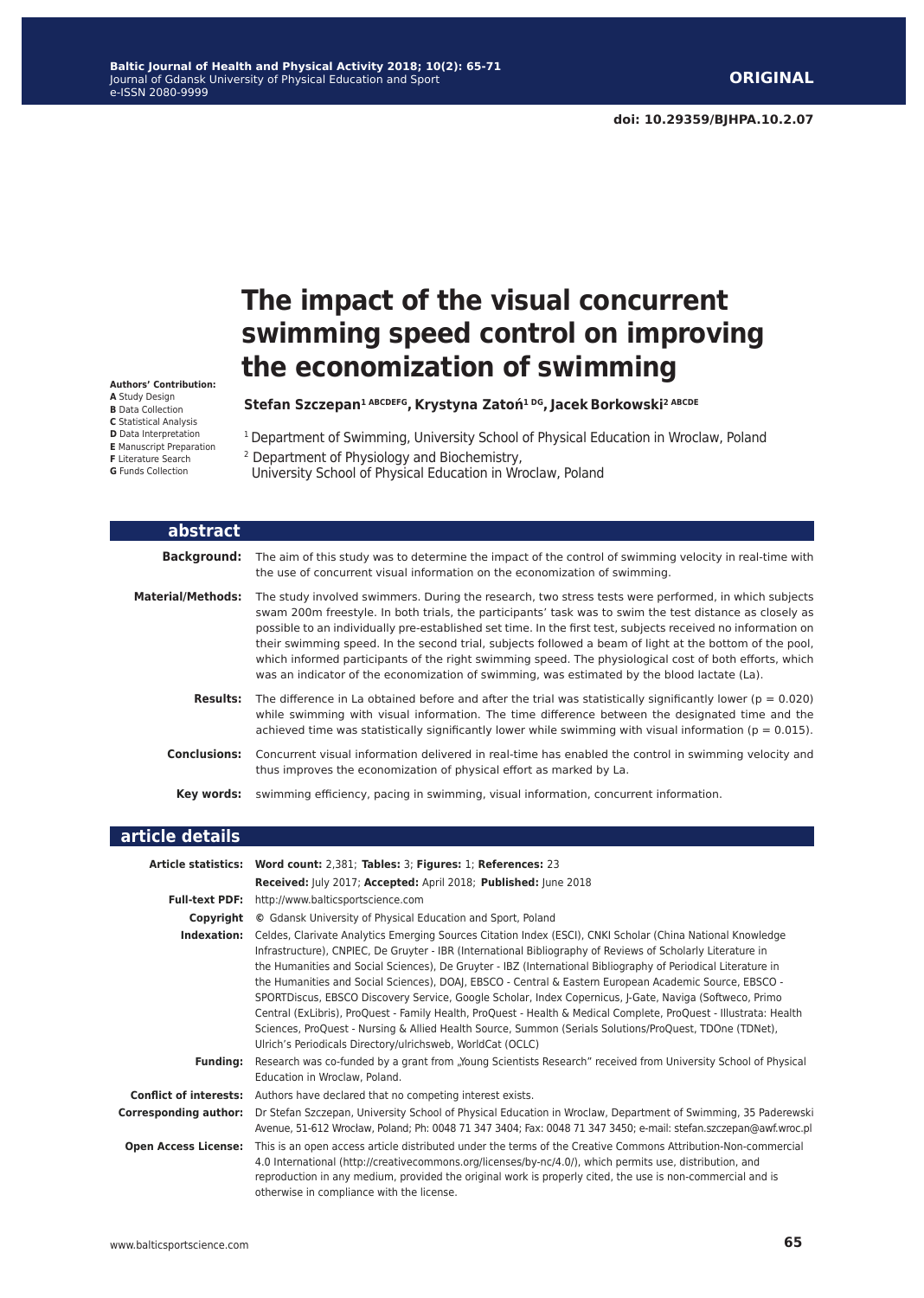## **introduction**

Over the years, optimization of techniques for faster and more economical swimming has been the subject of extensive scientific interest. New directions of research regarding more efficient swimming practices have been marked by numerous investigators [1, 2]. The essence of a swimming sports competition is to cover a distance in the shortest possible time [3]. To achieve a good result, it is important to use propulsive force as large as possible in order to overcome the water's resistance efficiently [4]. The use of variable propulsion forces and changeability variations in the resistance force cause changes in acceleration and, in turn, in the intracycle velocity variability [5]. Interaction between propulsive forces and resistance generates the intracycle velocity variability and variability of the mean velocity [6]. Additionally, the movement structure of all four swimming techniques enforces intracycle velocity variability which affects variability of the mean swimming velocity [7].

High variability in the intracycle velocity as well as changes in the swimming velocity over the entire distance are linked with an increase in the incurred energy costs. This is caused by a need to overcome the varying resistance force [8]. Stabilization of the changes in mean swimming velocity was recognized as an indicator for the increased effectiveness of swimming [9, 10]. Stabilization of the changes in swimming velocity mainly requires longterm training, which leads to a flawless technical movement. It is recognized that the so-called water sensation, or feeling of different stimuli, interpreting them and then adapting one's movements to a given experience helps in streamlining the action [11]. These features are developed when swimming at a particular speed. The acquisition of precise swimming skills is thus associated with participation in long-term training processes.

The stabilization of changes in the mean swimming velocity and its real-time control is an important element in training, which leads to effective preparation to competition. Due to such ability, the chance for faster adaptation to the desired effort is increased. An example of this is swimming at speed within indicated training zones; above or below the anaerobic threshold [12]. In the case of maintaining the established metabolic zones (intensity), such training helps to develop physiological traits [13]. In particular, young athletes are not able to maintain an adequate and stable speed when swimming. Thus, the control of swimming velocity in real time allows for a faster adaptation to the required effort. This enables one to achieve the training objectives at the early stages of preparation for competition. Another aspect of stabilizing the main swimming velocity is to improve the movement economization. The stabilization of swimming velocity results in a reduction of the effort of physiological exercise [14]. It is a common practice to form movements with the least physiological effort [15]. Control of swimming speed over a certain distance to stabilize the action can help minimize the energy needed to perform the effort.

Information on swim velocity/time is mainly passed on by a trainer by verbal communication. However, environmental conditions, i.e. the noise, disturb the process of information exchange. Over years, numerous methods have been created to improve the quality of information flow, including video recordings [16] and devices for wireless verbal communication [17]. However, none of the indicated methods have supplied information in real time, shaping a feeling of velocity. The means to stabilize the changes in the mean swimming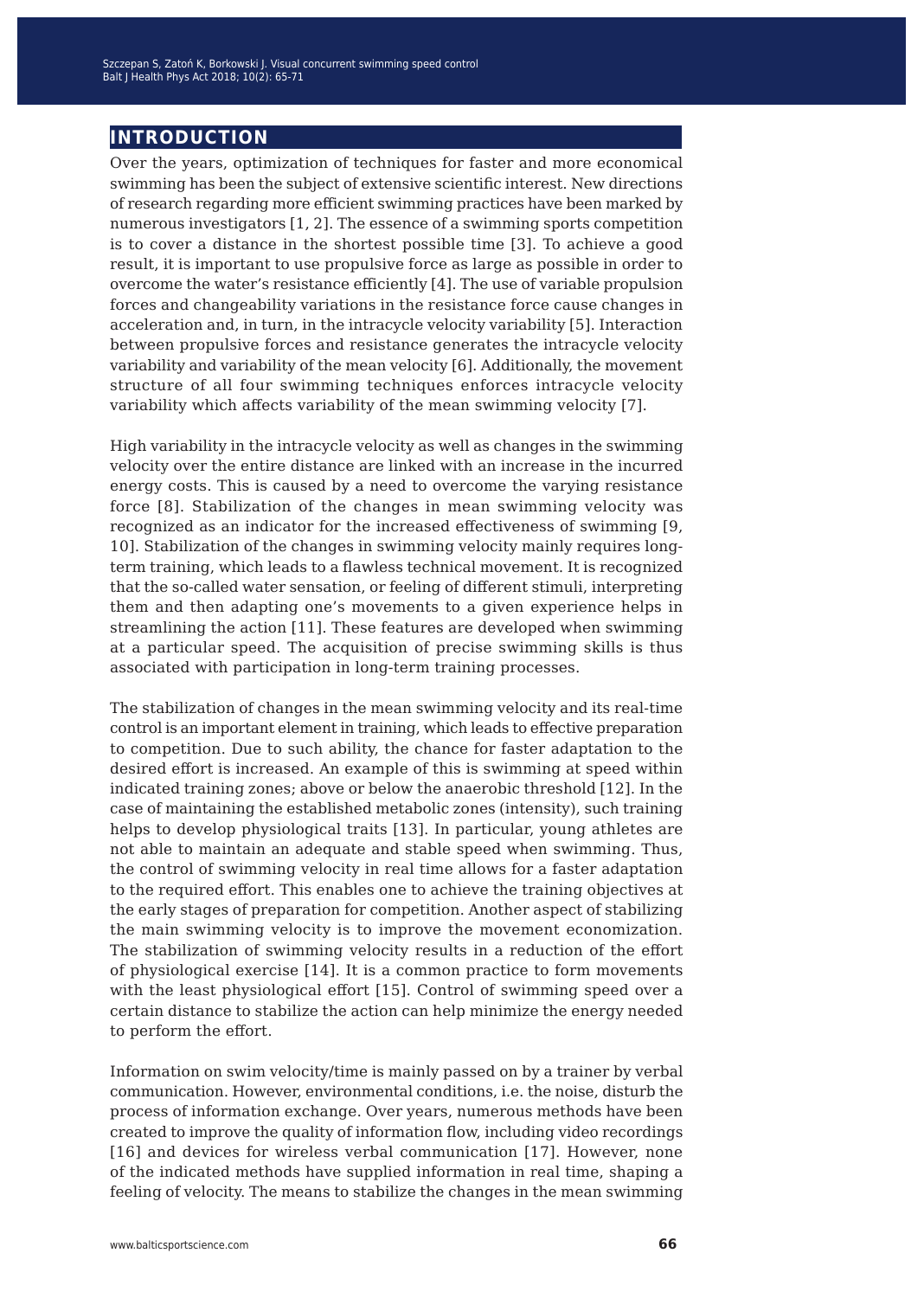velocity and its current control is through the use of a technical device called "Lider" (Kuca Ltd., PL). The light system "Lider" allows for the transmission of visual information to the swimmer on their swimming velocity in real time (concurrently) with a beam of light that moves across the bottom of the pool at the specified speed. As a result, the swimmer can stabilize the changes in mean swimming velocity and control it in real time. Concurrent information is continuous information that is conveyed during the performance of the motor activity [18].

## **material and methods**

### **participants**

The study involved men and women who actively participated in swimming training (n = 14) of age  $\bar{x}$  20.4  $\pm$ 3.9 (years), body height of  $\bar{x}$  177.9  $\pm$ 9.1 (cm), weight  $\bar{x}$  69.4 ±10.7 (kg), competitive swimming experience  $\bar{x}$  10.4 ±3.1 (years), and their personal record in the 200 freestyle of 2:12 (min:sec)  $\bar{x}$   $\pm$  5.8 (sec). All participants belonged to the same academic swim team. The subjects were informed about the essence of the experiment and its circumstances. The participants gave their written consent to participate. The ethics committee accepted the grounds for and means of conducting the tests.

### **procedure**

The experiment took place in a 25m long swimming pool. Before the experiment, swimming speed for each participant was calculated during both of the exercise tests. The Pensold Test für Schwimmer (Mesics GmbH, DE) computer software was used to determine the participants' intensity levels. Thus, the same relative exercise intensity for all the subjects was obtained. When determining the speed, the records from the current season in the 200m freestyle competition were used. The set speed to swim during the exercise tests corresponded to the third energy zone, which represents a range of intensity between the anaerobic threshold and the maximum oxygen uptake, where both aerobic and anaerobic metabolic systems are shaped [19].

Before each test, participants recorded their resting blood lactate concentration and heart rate. The participants then performed a warm-up in the water, which involved swimming 200m freestyle in the first energy zone. This corresponded to a slower speed than the speed of the aerobic threshold [19]. 2.5 minutes after the warm-up in the water for the second time, the blood lactate concentration and the heart rate were measured.

The main experiment consisted of two exercise tests. In each test subjects swam a distance of 200m freestyle and 2.5 minutes after swimming, the blood lactate concentration and the heart rate were measured again.

The beginning of each exercise test started in the water. In both trials the participants' task was to swim the test distances as closely as possible to the previously allotted times. In the first trial, the respondents completed the test distance without getting real-time information on their swimming speed. In the second attempt, subjects watched a beam of light moving across the bottom of the swimming pool, generated by the device "Lider", which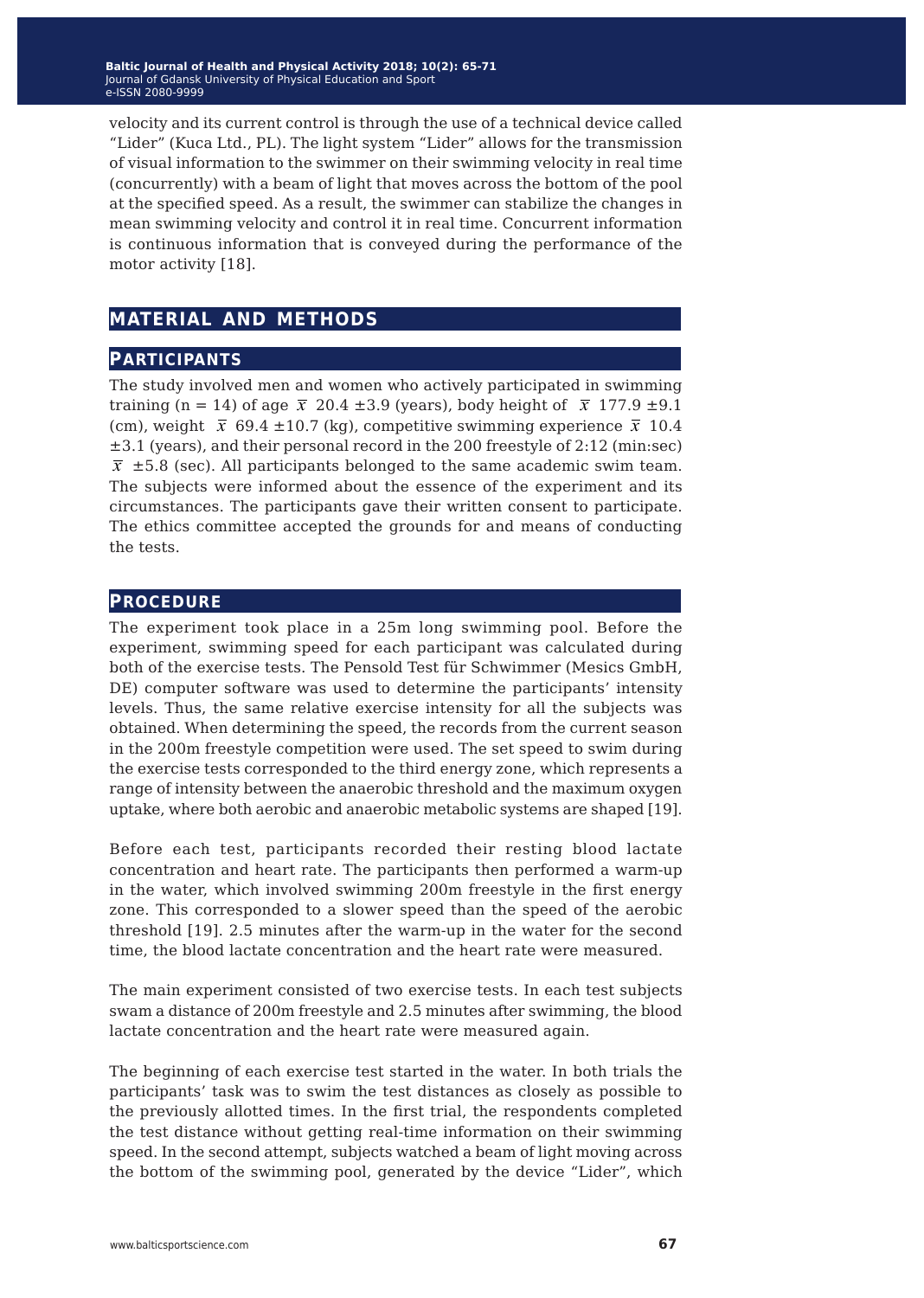informed them of their swimming speed. A beam of light covered the test distance at exactly the time established before the experiment.

The tests were performed at the same time on consecutive days. The trial with visual feedback was first performed by the participants. The subjects were also asked to maintain a normal diet and abstain from alcohol and caffeine [20].

#### **measurement**

The concentration of lactate La (mmol·l-1) in the arterial blood as determined by an enzymatic test manufactured by Sentinel (Italy) was collected from the participants' fingertip and immediately diluted with a cold isotonic solution containing NaF and NaCl. Samples taken after a warm-up were appropriately labeled La A and La C and a secondary sample after trials labelled respectively La B and La D  $(A - before test; B - after test (without$ visual information),  $C$  – before test;  $D$  – after test (with visual information). There were no differences between the pre-warm-up in lactate values.

Heart rates HR (beat·min-1) were recorded using the recording device POLAR (Polar Electro, Finland). The measurement was performed on pool immediately before and after the test exercises were performed. There were no differences in the pre warm-up in hate rates.

The measurements of time to cover the 200m t(s) were taken electronically using the startup system: Colorado Time System (Colorado Time, USA) with an accuracy of 0.01 seconds.

#### **research tool**

Visual information indicating the desired speed in the water was generated using a device known as "Lider" (Kuca Ltd., PL). The device sends light signals from electronically controlled LED's placed in a transparent hose laid at the bottom of the pool. Light signals move at the programmed speed (Fig. 1).



Fig. 1. The device "Lider" (Kuca Ltd., PL), consisting of a controller and polyvinyl chloride tube, (which includes LEDs) before installation at the bottom of the pool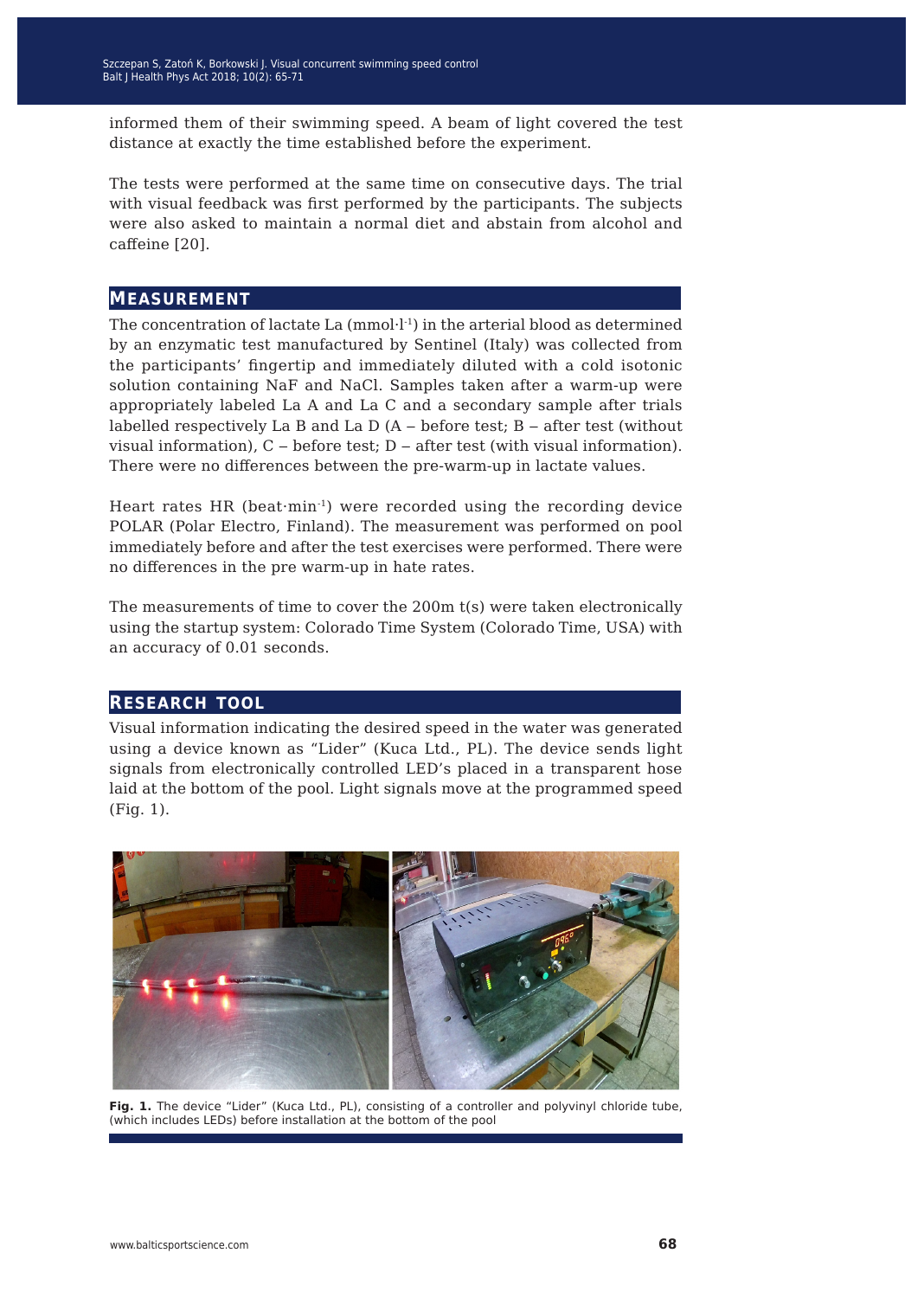### **statistical analysis**

Statistical analysis was performed using the Statistica 9.0 software (StatSoft, USA). To determine statistical differences between ∆t(s), ΔLa, and ΔHR, a t-test was used for the paired samples. A value of  $p \leq 0.05$  was adopted as the level of statistical significance.

#### **results**

Tables 1 and 2 contain values of the dependent variables as analyzed before and after the tests and the absolute value of the difference  $\Delta$  in two conditions (with and without visual information on swimming speed).

The resulting swim time was significantly longer during the attempt with visual information ( $p = 0.015$ ). The time difference between the designated time and the achieved time was statistically significantly lower while swimming with visual information ( $p = 0.015$ ). This means that with visual information the respondents obtained a significantly closer swim times to the times designated before the experiment. Swimming speed was significantly slower when attempting to visual information ( $p = 0.015$ ). The difference in lactate concentration obtained before and after the sample was statistically significantly lower during the attempt with visual information ( $p = 0.020$ ). This means that with visual information the swimmers performed the test at lower physiological cost. There were no statistically significant differences in the HR ( $p = 0.319$ ) (Table 3).

|                                                     | t(s)<br>design-<br>ated time | t(s)<br>achieved<br>time | Δt<br>(s) | v<br>$(m·s-1)$ | La A<br>$(mmol·l-1)$<br>before<br>test | LaB<br>$(mmol·l-1)$<br>after test | Δ La<br>$(mmol·l-1)$ | HR A<br>$(b$ eat·min <sup>-1</sup> )<br>before test | HR B<br>$(b$ eat·min <sup>-1</sup> )<br>after test | $\triangle$ HR<br>$(b$ eat·min <sup>-1</sup> ) |
|-----------------------------------------------------|------------------------------|--------------------------|-----------|----------------|----------------------------------------|-----------------------------------|----------------------|-----------------------------------------------------|----------------------------------------------------|------------------------------------------------|
| $\overline{x}$                                      | 153.71                       | 149.86                   | 3.86      | 1.34           | 2.02                                   | 6.61                              | 4.59                 | 94.3                                                | 153.0                                              | 58.7                                           |
|                                                     | 9.14                         | 9.33                     | 4.28      | 0.09           | 0.58                                   | 2.49                              | 2.33                 | 26.0                                                | 15.9                                               | 19.3                                           |
| $\Delta$ means the absolute value of the difference |                              |                          |           |                |                                        |                                   |                      |                                                     |                                                    |                                                |

**Table 1.** Values of dependent variables analyzed before and after tests without visual information

| Table 2. Values of dependent variables analyzed before and after tests using visual information |  |  |  |
|-------------------------------------------------------------------------------------------------|--|--|--|
|-------------------------------------------------------------------------------------------------|--|--|--|

|           | t(s)<br>design-<br>ated time | t(s)<br>achieved<br>time | Δt<br>(s) | v<br>$(m·s-1)$ | La A<br>$(mmol·l-1)$<br>before<br>test | La B<br>$(mmol·l-1)$<br>after test | Δ La<br>$(mmol·l-1)$ | HR A<br>$(b$ eat·min <sup>-1</sup> )<br>before test | HR B<br>$(b$ eat·min <sup>-1</sup> )<br>after test | $\triangle$ HR<br>$(b$ eat·min <sup>-1</sup> ) |
|-----------|------------------------------|--------------------------|-----------|----------------|----------------------------------------|------------------------------------|----------------------|-----------------------------------------------------|----------------------------------------------------|------------------------------------------------|
| $\bar{x}$ | 153.71                       | 153.29                   | 0.43      | 1.31           | 2.49                                   | 5.96                               | 3.47                 | 83.6                                                | 149.6                                              | 66.0                                           |
|           | 9.14                         | 8.93                     | 0.65      | 0.08           | 0.86                                   | 2.28                               | 2.13                 | 18.3                                                | 15.9                                               | 26.2                                           |

*Δ means the absolute value of the difference*

**Table 3.** Statistical analysis of changes in the measured parameters

| Parameter                         | Δt<br>(s)             | v<br>$(m·s-1)$        | ΔLa<br>$(mmol·l-1)$   | $\Delta$ HR<br>$(b$ eat·min <sup>-1</sup> ) |
|-----------------------------------|-----------------------|-----------------------|-----------------------|---------------------------------------------|
| without visual information        | $\bar{x}$ 3.86 ±4.28  | $\bar{x}$ 1.34 ± 0.09 | $\bar{x}$ 4.59 ± 2.33 | $\bar{x}$ 58.7 ± 19.3                       |
| with visual information           | $\bar{x}$ 0.43 ± 0.65 | $\bar{x}$ 1.31 ± 0.08 | $\bar{x}$ 3.47 ± 2.13 | $\bar{x}$ 66.0 ± 26.2                       |
| value of t-test for paired values | $0.015*$              | $0.015*$              | $0.020*$              | 0.319                                       |

*\*statistical significance p ≤ 0.05*

*∆ t = time – time achieved*

*ΔLa = La B – La A or La D – La C*

*ΔHR = HR B – HR A or HR D – HR C*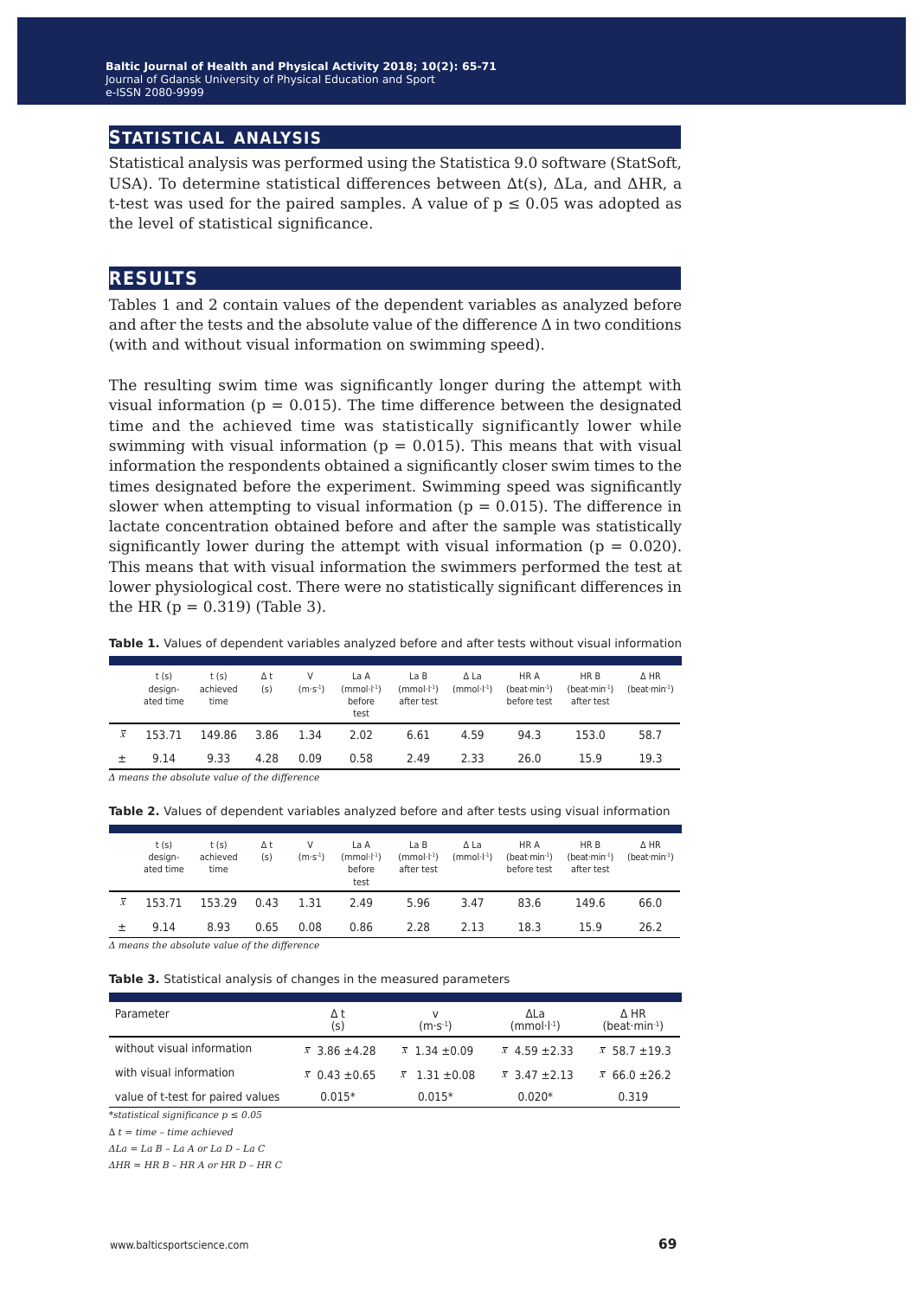## **discussion**

Physiological costs were a predictive measure for economization of swimming, and this was evaluated by physiological parameters, such as lactate concentration in blood, amount of lactate in the system La  $(mmol·l<sup>-1</sup>)$ , and participants' heart rates HR (beat·min-1) [20, 21]. The assumed hypothesis of improved economization of movement has been confirmed. The use of concurrent visual information leads to a decrease in physiological costs and improves the economization of swimming. Visual information yielded a statistically significant lower concentration of lactate ( $p = 0.020$ ). The results of this study indirectly correspond to the results of the studies by Perez et al. [22]. In this study, swimming speed was controlled by a swimming chronometer which was submerged at the bottom of the pool. Their results showed that the swimming rate is determined by the speed (aerobic or anaerobic intensity of exercise) and the length of the pool (25m, 50m). Therefore, one's ability to maintain a stable swimming velocity over a set distance in any swimming technique is determined by the efficiency of the effort and reflects the athlete's level. Perhaps, with the change of effort intensity into a higher zone, the resulting significance may be more pronounced. Increasing the intensity reduces control of the performed movement [23] and, as such in this case, the use of "Lider" might be more desirable.

Although stabilization of the changes in swimming velocity, with the aid of concurrent visual information, can reduce the cost incurred during physiological exercise (as assessed by lactate concentration), there was no significant difference in the heart rate ( $p = 0.319$ ). Heart rate is dependent not only on the intensity of effort, but also on several other factors, for example, emotions. Participation of a larger number of subjects could also have allowed for the observation of statistically significant changes in the heart rate. Swimming training is a dynamic process that requires an individual approach to the trainee's body. Achieving better results often requires finding new and diverse training methods. One of these is the use of visual information. In practice, swimming while receiving real-time information on one's swimming speed is essential in order to achieve the training objectives. Swimming at a certain speed, imposed by the moving beam of light along the bottom of the pool, allows one to control the established intensity and to improve one's given exercise capacity. As a result, the swimmer has an opportunity to pursue the training objective. The term individual swimming speed which will be carried out during the workout, together with its concurrent control, increases the chance of rapid adaptation to the effort. In the presented study, the subjects obtained a significantly lower speed in the test swim with visual information, rather than when they were swimming without it  $(p = 0.015)$ . Therefore, when the goal of training is, for example, swimming at the speed corresponding to changes in the aerobic threshold, the use of visual information helps the swimmer perform the work with the desired intensity. "Lider" was used in the study in an attempt to obtain a significantly closer swim times to those times appointed before the experiment ( $p = 0.015$ ). Although "Lider" is a technical device, it can be used in swimming training without restricting the movements of swimmers, which could favorably affect their achievement.

### **conslusion**

Concurrent visual information delivered in real-time has enabled control of swimming velocity and in this way, the effort is performed in a designated training zone. Maintaining a proper velocity caused a reduced physiological effort, as marked by blood lactate concentration.